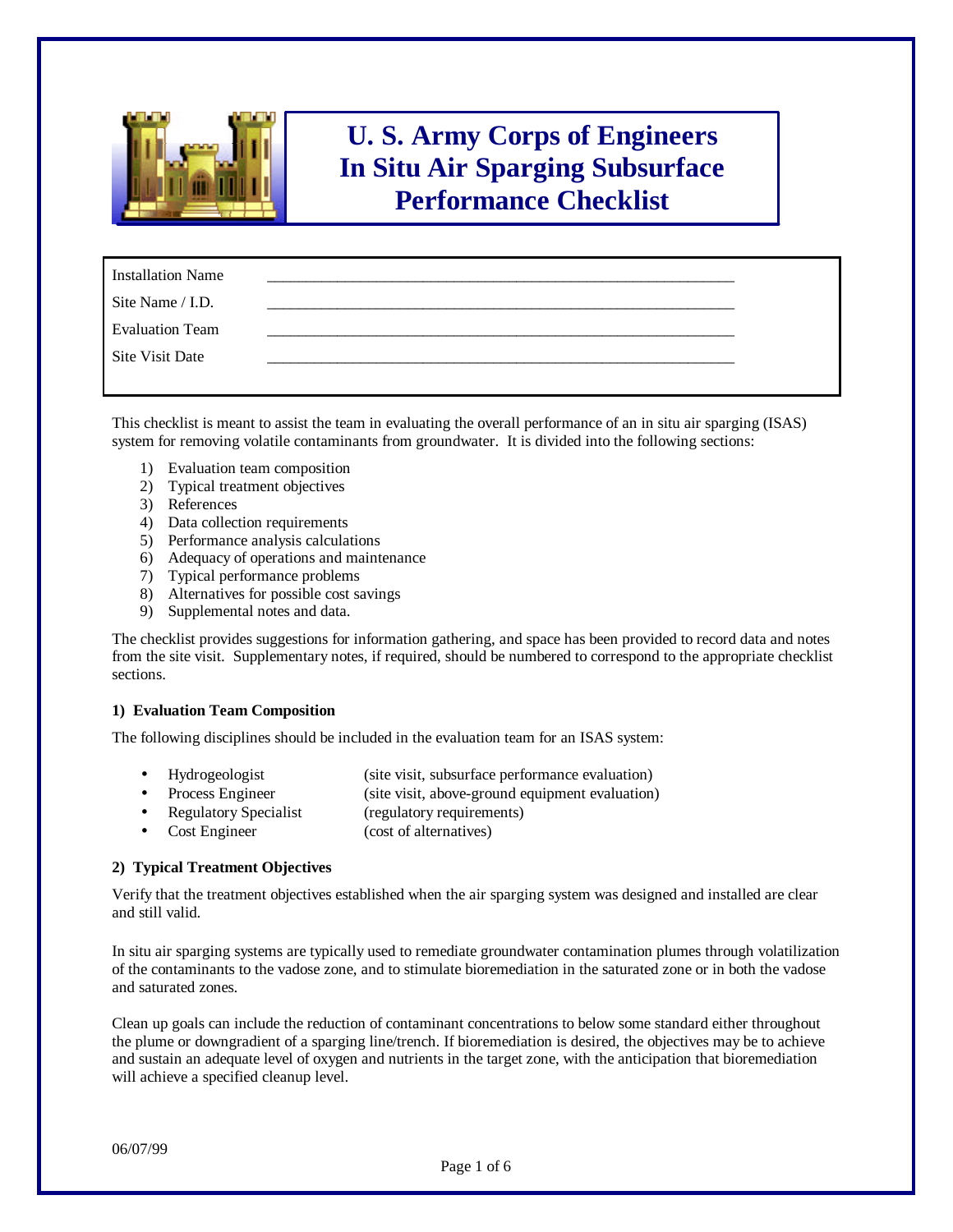## **3) References**

This checklist should be coordinated with the Process Instrumentation and Control, Extraction and Monitoring Well, and Environmental Monitoring checklists. The following references may also be helpful:

EM 1110-1-4005<sup>1</sup>: In Situ Air Sparging EPA 600/R-96/041: Diagnostic Evaluation of In-Situ SVE-Based System Performance

## **4) Data Collection Requirements**

The following information should be routinely collected to evaluate the performance of an in situ air sparging system. Record the appropriate units with each value.

**a)** Describe the objectives for the ISAS system. If current objectives are poorly defined or not defined at all, describe what might be reasonable objectives given information from the owner and regulator. *(e.g., reduce groundwater contaminant concentrations, biodegradation)*

**b)** What is the estimated future operation or remediation time? What is the basis for this estimate? \_\_\_\_\_\_\_\_\_\_\_\_\_\_\_\_\_\_\_\_\_\_\_\_\_\_\_\_\_\_\_\_\_\_\_\_\_\_\_\_\_\_\_\_\_\_\_\_\_\_\_\_\_\_\_\_\_\_\_\_\_\_\_\_\_\_\_\_\_\_\_\_\_\_\_\_\_\_

\_\_\_\_\_\_\_\_\_\_\_\_\_\_\_\_\_\_\_\_\_\_\_\_\_\_\_\_\_\_\_\_\_\_\_\_\_\_\_\_\_\_\_\_\_\_\_\_\_\_\_\_\_\_\_\_\_\_\_\_\_\_\_\_\_\_\_\_\_\_\_\_\_\_\_\_\_\_

\_\_\_\_\_\_\_\_\_\_\_\_\_\_\_\_\_\_\_\_\_\_\_\_\_\_\_\_\_\_\_\_\_\_\_\_\_\_\_\_\_\_\_\_\_\_\_\_\_\_\_\_\_\_\_\_\_\_\_\_\_\_\_\_\_\_\_\_\_\_\_\_\_\_\_\_\_\_ \_\_\_\_\_\_\_\_\_\_\_\_\_\_\_\_\_\_\_\_\_\_\_\_\_\_\_\_\_\_\_\_\_\_\_\_\_\_\_\_\_\_\_\_\_\_\_\_\_\_\_\_\_\_\_\_\_\_\_\_\_\_\_\_\_\_\_\_\_\_\_\_\_\_\_\_\_\_

**c)** Obtain representative operating data as follows:

- Air Distribution: Obtain air flow and air pressure data for each sparging well. These parameters should be monitored with the same frequency as the monitoring points and should be re-measured when operational changes are made.
- Chemical Monitoring: Refer to the Environmental Monitoring checklist. Groundwater sampling and analysis should be conducted at each monitoring point for dissolved oxygen and the contaminants of concern. Monitoring should focus on early identification of plume diversion due to displacement of water by air in the sparging areas.
- Well Performance. Refer to the Extraction and Monitoring Wells checklist for physical maintenance issues. Note that pulsing of sparging wells can enhance infiltration of silt. Sound the depth of the sparging wells on a regular basis.

**d)** Record the nameplate information from the blower, pumps, and other mechanical equipment for future reference.

\_\_\_\_\_\_\_\_\_\_\_\_\_\_\_\_\_\_\_\_\_\_\_\_\_\_\_\_\_\_\_\_\_\_\_\_\_\_\_\_\_\_\_\_\_\_\_\_\_\_\_\_\_\_\_\_\_\_\_\_\_\_\_\_\_\_\_\_\_\_\_\_\_\_\_\_\_\_ \_\_\_\_\_\_\_\_\_\_\_\_\_\_\_\_\_\_\_\_\_\_\_\_\_\_\_\_\_\_\_\_\_\_\_\_\_\_\_\_\_\_\_\_\_\_\_\_\_\_\_\_\_\_\_\_\_\_\_\_\_\_\_\_\_\_\_\_\_\_\_\_\_\_\_\_\_\_

\_\_\_\_\_\_\_\_\_\_\_\_\_\_\_\_\_\_\_\_\_\_\_\_\_\_\_\_\_\_\_\_\_\_\_\_\_\_\_\_\_\_\_\_\_\_\_\_\_\_\_\_\_\_\_\_\_\_\_\_\_\_\_\_\_\_\_\_\_\_\_\_\_\_\_\_\_\_ \_\_\_\_\_\_\_\_\_\_\_\_\_\_\_\_\_\_\_\_\_\_\_\_\_\_\_\_\_\_\_\_\_\_\_\_\_\_\_\_\_\_\_\_\_\_\_\_\_\_\_\_\_\_\_\_\_\_\_\_\_\_\_\_\_\_\_\_\_\_\_\_\_\_\_\_\_\_

**e)** Sketch a process flow diagram (PFD), including valves and instrument locations, on the back of this sheet or on a separate sheet.

**f)** If modeling was performed, obtain a copy of the original ISAS modeling done as part of the system design. *(The design modeling may be useful in evaluating the operation of the system. Modeling is not typically done for air sparging)*

**g)** Are appropriate parameters measured that adequately describe the airflow paths? (e.g., neutron probe response, time-domain reflectometry, electrical resistivity tomography, dissolved oxygen concentrations, air bubbling, air pressure measurements)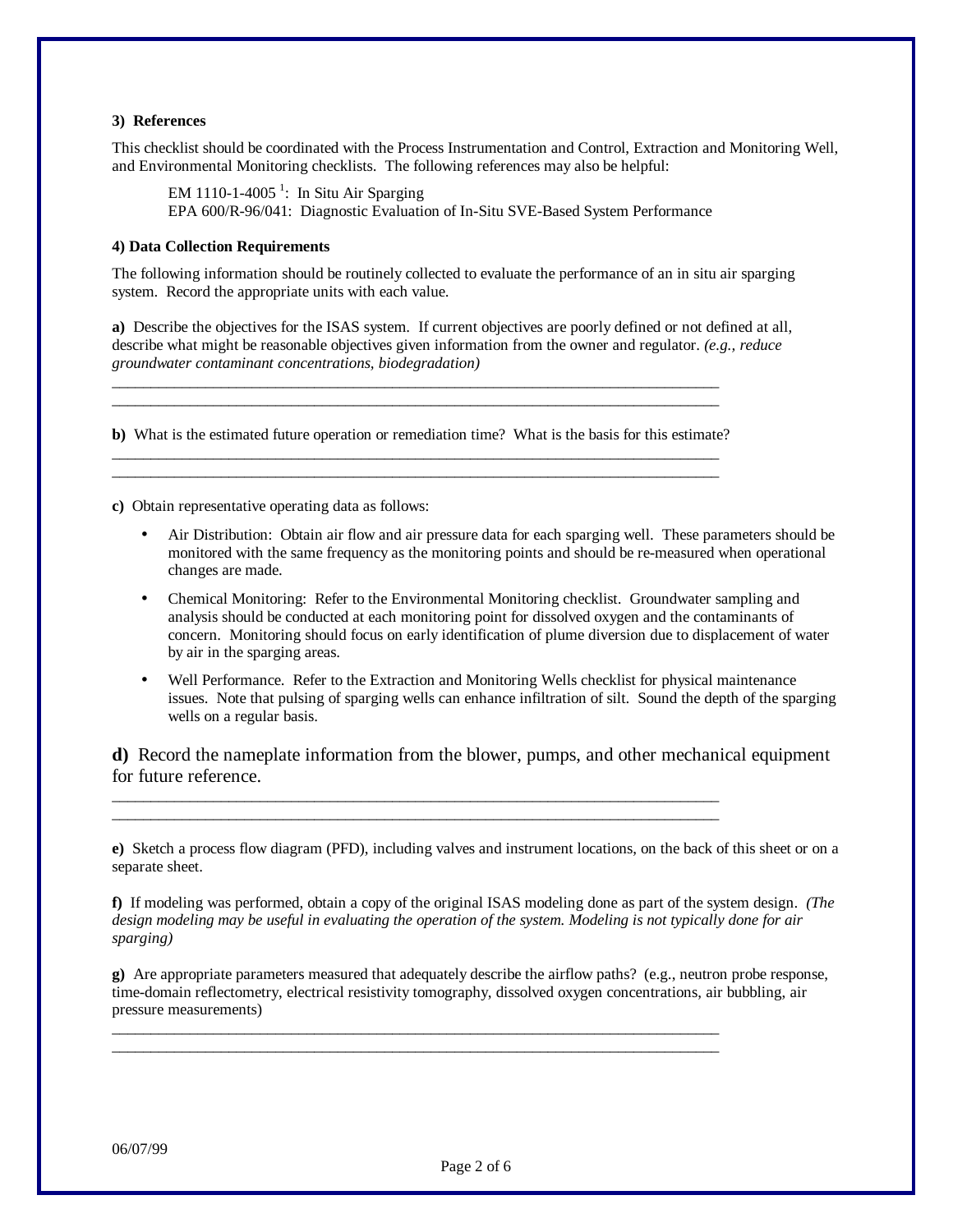**h)** Are monitoring points distributed adequately in cross section to determine if sufficient air contact is achieved in all three dimensions? *(In most cases, monitoring points set at multiple depths are needed to verify vertical air distribution.)*

**i)** Are measurements of water table fluctuations made to determine the possible effects on the ISAS system performance? Are these measurements made with adequate frequency?

**j)** Have tracer tests been conducted to verify air flow paths and adequate travel times/velocities? \_\_\_\_\_\_\_\_\_\_\_\_\_\_\_\_\_\_\_\_\_\_\_\_\_\_\_\_\_\_\_\_\_\_\_\_\_\_\_\_\_\_\_\_\_\_\_\_\_\_\_\_\_\_\_\_\_\_\_\_\_\_\_\_\_\_\_\_\_\_\_\_\_\_\_\_\_\_

\_\_\_\_\_\_\_\_\_\_\_\_\_\_\_\_\_\_\_\_\_\_\_\_\_\_\_\_\_\_\_\_\_\_\_\_\_\_\_\_\_\_\_\_\_\_\_\_\_\_\_\_\_\_\_\_\_\_\_\_\_\_\_\_\_\_\_\_\_\_\_\_\_\_\_\_\_\_

\_\_\_\_\_\_\_\_\_\_\_\_\_\_\_\_\_\_\_\_\_\_\_\_\_\_\_\_\_\_\_\_\_\_\_\_\_\_\_\_\_\_\_\_\_\_\_\_\_\_\_\_\_\_\_\_\_\_\_\_\_\_\_\_\_\_\_\_\_\_\_\_\_\_\_\_\_\_ \_\_\_\_\_\_\_\_\_\_\_\_\_\_\_\_\_\_\_\_\_\_\_\_\_\_\_\_\_\_\_\_\_\_\_\_\_\_\_\_\_\_\_\_\_\_\_\_\_\_\_\_\_\_\_\_\_\_\_\_\_\_\_\_\_\_\_\_\_\_\_\_\_\_\_\_\_\_

\_\_\_\_\_\_\_\_\_\_\_\_\_\_\_\_\_\_\_\_\_\_\_\_\_\_\_\_\_\_\_\_\_\_\_\_\_\_\_\_\_\_\_\_\_\_\_\_\_\_\_\_\_\_\_\_\_\_\_\_\_\_\_\_\_\_\_\_\_\_\_\_\_\_\_\_\_\_ \_\_\_\_\_\_\_\_\_\_\_\_\_\_\_\_\_\_\_\_\_\_\_\_\_\_\_\_\_\_\_\_\_\_\_\_\_\_\_\_\_\_\_\_\_\_\_\_\_\_\_\_\_\_\_\_\_\_\_\_\_\_\_\_\_\_\_\_\_\_\_\_\_\_\_\_\_\_

\_\_\_\_\_\_\_\_\_\_\_\_\_\_\_\_\_\_\_\_\_\_\_\_\_\_\_\_\_\_\_\_\_\_\_\_\_\_\_\_\_\_\_\_\_\_\_\_\_\_\_\_\_\_\_\_\_\_\_\_\_\_\_\_\_\_\_\_\_\_\_\_\_\_\_\_\_\_ \_\_\_\_\_\_\_\_\_\_\_\_\_\_\_\_\_\_\_\_\_\_\_\_\_\_\_\_\_\_\_\_\_\_\_\_\_\_\_\_\_\_\_\_\_\_\_\_\_\_\_\_\_\_\_\_\_\_\_\_\_\_\_\_\_\_\_\_\_\_\_\_\_\_\_\_\_\_

\_\_\_\_\_\_\_\_\_\_\_\_\_\_\_\_\_\_\_\_\_\_\_\_\_\_\_\_\_\_\_\_\_\_\_\_\_\_\_\_\_\_\_\_\_\_\_\_\_\_\_\_\_\_\_\_\_\_\_\_\_\_\_\_\_\_\_\_\_\_\_\_\_\_\_\_\_\_ \_\_\_\_\_\_\_\_\_\_\_\_\_\_\_\_\_\_\_\_\_\_\_\_\_\_\_\_\_\_\_\_\_\_\_\_\_\_\_\_\_\_\_\_\_\_\_\_\_\_\_\_\_\_\_\_\_\_\_\_\_\_\_\_\_\_\_\_\_\_\_\_\_\_\_\_\_\_

\_\_\_\_\_\_\_\_\_\_\_\_\_\_\_\_\_\_\_\_\_\_\_\_\_\_\_\_\_\_\_\_\_\_\_\_\_\_\_\_\_\_\_\_\_\_\_\_\_\_\_\_\_\_\_\_\_\_\_\_\_\_\_\_\_\_\_\_\_\_\_\_\_\_\_\_\_\_ \_\_\_\_\_\_\_\_\_\_\_\_\_\_\_\_\_\_\_\_\_\_\_\_\_\_\_\_\_\_\_\_\_\_\_\_\_\_\_\_\_\_\_\_\_\_\_\_\_\_\_\_\_\_\_\_\_\_\_\_\_\_\_\_\_\_\_\_\_\_\_\_\_\_\_\_\_\_

\_\_\_\_\_\_\_\_\_\_\_\_\_\_\_\_\_\_\_\_\_\_\_\_\_\_\_\_\_\_\_\_\_\_\_\_\_\_\_\_\_\_\_\_\_\_\_\_\_\_\_\_\_\_\_\_\_\_\_\_\_\_\_\_\_\_\_\_\_\_\_\_\_\_\_\_\_\_ \_\_\_\_\_\_\_\_\_\_\_\_\_\_\_\_\_\_\_\_\_\_\_\_\_\_\_\_\_\_\_\_\_\_\_\_\_\_\_\_\_\_\_\_\_\_\_\_\_\_\_\_\_\_\_\_\_\_\_\_\_\_\_\_\_\_\_\_\_\_\_\_\_\_\_\_\_\_

#### **5) Performance Analysis Calculations**

Every system is different and the evaluation of the performance data must be made with the specific objectives and system configuration in mind. The following are general considerations that are common to most ISAS systems.

**a)** Prepare hydrogeologic cross sections using available well/boring logs, including the sparging wells, if no cross sections of the area of concern are available. Evaluate the potential for preferential flow paths or hydrogeologic boundaries not considered in design and which may affect system performance.

**b)** Prepare air flow versus time graphs for each injection well to determine if past flow rates differ significantly from current conditions.

**c)** Construct ground water concentration versus time graphs for the contaminants of concern at each monitoring point. Have individual monitoring points reached a consistent asymptote on the concentration versus time graph without significant rebound? *("Significant rebound" might be defined as an increase of 25-50% above the asymptote concentration value at the time of shutdown of the sparging system.)*

**d)** Construct ground water contaminant concentration isopleth maps of the site. Do the contaminant concentrations indicate that the treatment is effective throughout the target zone?

#### **6) Adequacy of Operations and Maintenance**

**a)** Has the entire system been operating with enough consistency to achieve its objective in a reasonable time? *(A good operational target should be 90% uptime or better.)*

**b)** Are the monitoring points constructed to yield reliable results (e.g., short screens, checked for plugging/response)? \_\_\_\_\_\_\_\_\_\_\_\_\_\_\_\_\_\_\_\_\_\_\_\_\_\_\_\_\_\_\_\_\_\_\_\_\_\_\_\_\_\_\_\_\_\_\_\_\_\_\_\_\_\_\_\_\_\_\_\_\_\_\_\_\_\_\_\_\_\_\_\_\_\_\_\_\_\_

\_\_\_\_\_\_\_\_\_\_\_\_\_\_\_\_\_\_\_\_\_\_\_\_\_\_\_\_\_\_\_\_\_\_\_\_\_\_\_\_\_\_\_\_\_\_\_\_\_\_\_\_\_\_\_\_\_\_\_\_\_\_\_\_\_\_\_\_\_\_\_\_\_\_\_\_\_\_

\_\_\_\_\_\_\_\_\_\_\_\_\_\_\_\_\_\_\_\_\_\_\_\_\_\_\_\_\_\_\_\_\_\_\_\_\_\_\_\_\_\_\_\_\_\_\_\_\_\_\_\_\_\_\_\_\_\_\_\_\_\_\_\_\_\_\_\_\_\_\_\_\_\_\_\_\_\_ \_\_\_\_\_\_\_\_\_\_\_\_\_\_\_\_\_\_\_\_\_\_\_\_\_\_\_\_\_\_\_\_\_\_\_\_\_\_\_\_\_\_\_\_\_\_\_\_\_\_\_\_\_\_\_\_\_\_\_\_\_\_\_\_\_\_\_\_\_\_\_\_\_\_\_\_\_\_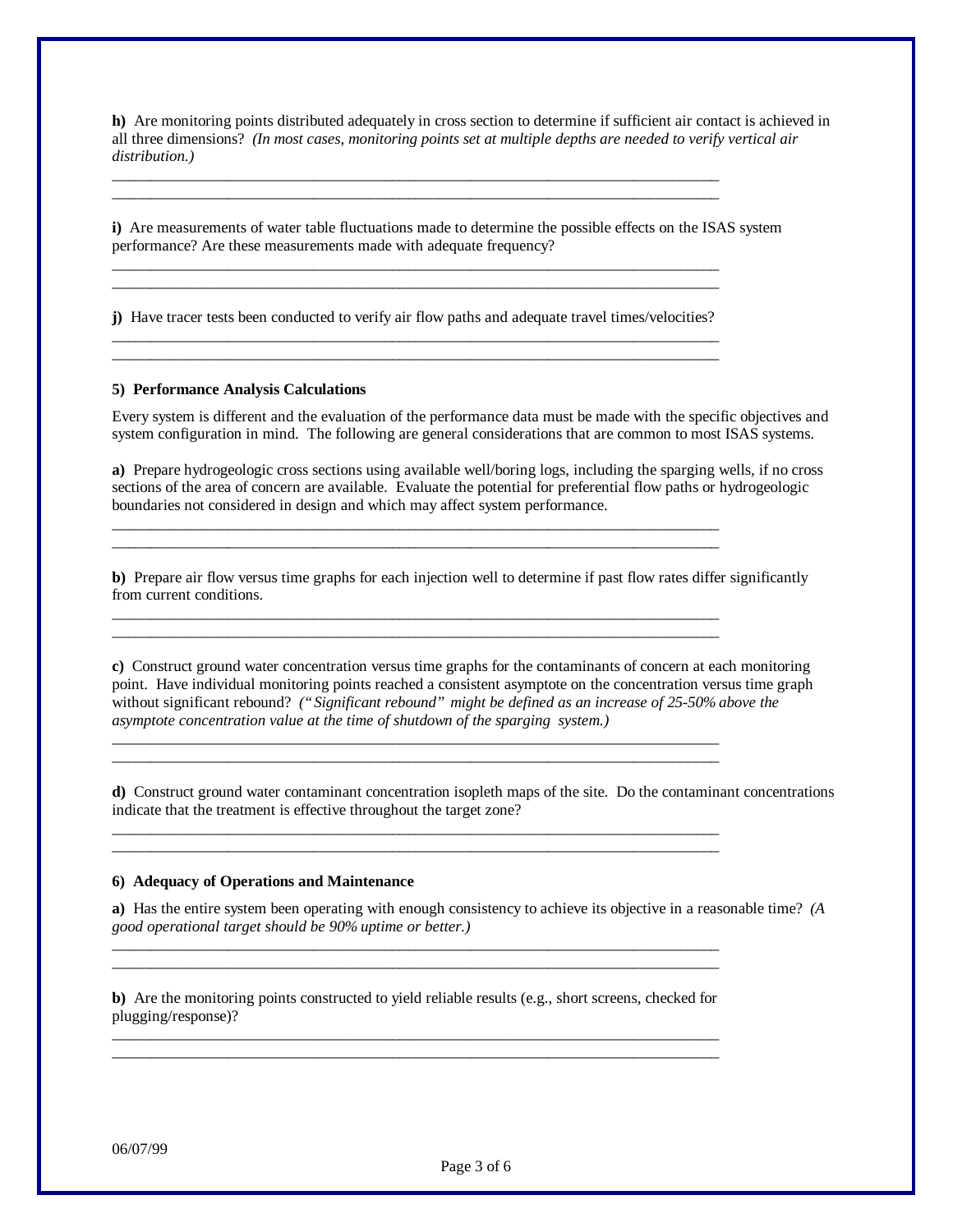**c)** Verify that the air flows are balanced if multiple sparging wells are used.

**d)** Verify that air injection pressures are low enough to avoid fracturing the soil.

\_\_\_\_\_\_\_\_\_\_\_\_\_\_\_\_\_\_\_\_\_\_\_\_\_\_\_\_\_\_\_\_\_\_\_\_\_\_\_\_\_\_\_\_\_\_\_\_\_\_\_\_\_\_\_\_\_\_\_\_\_\_\_\_\_\_\_\_\_\_\_\_\_\_\_\_\_\_ \_\_\_\_\_\_\_\_\_\_\_\_\_\_\_\_\_\_\_\_\_\_\_\_\_\_\_\_\_\_\_\_\_\_\_\_\_\_\_\_\_\_\_\_\_\_\_\_\_\_\_\_\_\_\_\_\_\_\_\_\_\_\_\_\_\_\_\_\_\_\_\_\_\_\_\_\_\_

\_\_\_\_\_\_\_\_\_\_\_\_\_\_\_\_\_\_\_\_\_\_\_\_\_\_\_\_\_\_\_\_\_\_\_\_\_\_\_\_\_\_\_\_\_\_\_\_\_\_\_\_\_\_\_\_\_\_\_\_\_\_\_\_\_\_\_\_\_\_\_\_\_\_\_\_\_\_ \_\_\_\_\_\_\_\_\_\_\_\_\_\_\_\_\_\_\_\_\_\_\_\_\_\_\_\_\_\_\_\_\_\_\_\_\_\_\_\_\_\_\_\_\_\_\_\_\_\_\_\_\_\_\_\_\_\_\_\_\_\_\_\_\_\_\_\_\_\_\_\_\_\_\_\_\_\_

\_\_\_\_\_\_\_\_\_\_\_\_\_\_\_\_\_\_\_\_\_\_\_\_\_\_\_\_\_\_\_\_\_\_\_\_\_\_\_\_\_\_\_\_\_\_\_\_\_\_\_\_\_\_\_\_\_\_\_\_\_\_\_\_\_\_\_\_\_\_\_\_\_\_\_\_\_\_ \_\_\_\_\_\_\_\_\_\_\_\_\_\_\_\_\_\_\_\_\_\_\_\_\_\_\_\_\_\_\_\_\_\_\_\_\_\_\_\_\_\_\_\_\_\_\_\_\_\_\_\_\_\_\_\_\_\_\_\_\_\_\_\_\_\_\_\_\_\_\_\_\_\_\_\_\_\_

\_\_\_\_\_\_\_\_\_\_\_\_\_\_\_\_\_\_\_\_\_\_\_\_\_\_\_\_\_\_\_\_\_\_\_\_\_\_\_\_\_\_\_\_\_\_\_\_\_\_\_\_\_\_\_\_\_\_\_\_\_\_\_\_\_\_\_\_\_\_\_\_\_\_\_\_\_\_ \_\_\_\_\_\_\_\_\_\_\_\_\_\_\_\_\_\_\_\_\_\_\_\_\_\_\_\_\_\_\_\_\_\_\_\_\_\_\_\_\_\_\_\_\_\_\_\_\_\_\_\_\_\_\_\_\_\_\_\_\_\_\_\_\_\_\_\_\_\_\_\_\_\_\_\_\_\_

\_\_\_\_\_\_\_\_\_\_\_\_\_\_\_\_\_\_\_\_\_\_\_\_\_\_\_\_\_\_\_\_\_\_\_\_\_\_\_\_\_\_\_\_\_\_\_\_\_\_\_\_\_\_\_\_\_\_\_\_\_\_\_\_\_\_\_\_\_\_\_\_\_\_\_\_\_\_ \_\_\_\_\_\_\_\_\_\_\_\_\_\_\_\_\_\_\_\_\_\_\_\_\_\_\_\_\_\_\_\_\_\_\_\_\_\_\_\_\_\_\_\_\_\_\_\_\_\_\_\_\_\_\_\_\_\_\_\_\_\_\_\_\_\_\_\_\_\_\_\_\_\_\_\_\_\_

\_\_\_\_\_\_\_\_\_\_\_\_\_\_\_\_\_\_\_\_\_\_\_\_\_\_\_\_\_\_\_\_\_\_\_\_\_\_\_\_\_\_\_\_\_\_\_\_\_\_\_\_\_\_\_\_\_\_\_\_\_\_\_\_\_\_\_\_\_\_\_\_\_\_\_\_\_\_ \_\_\_\_\_\_\_\_\_\_\_\_\_\_\_\_\_\_\_\_\_\_\_\_\_\_\_\_\_\_\_\_\_\_\_\_\_\_\_\_\_\_\_\_\_\_\_\_\_\_\_\_\_\_\_\_\_\_\_\_\_\_\_\_\_\_\_\_\_\_\_\_\_\_\_\_\_\_

\_\_\_\_\_\_\_\_\_\_\_\_\_\_\_\_\_\_\_\_\_\_\_\_\_\_\_\_\_\_\_\_\_\_\_\_\_\_\_\_\_\_\_\_\_\_\_\_\_\_\_\_\_\_\_\_\_\_\_\_\_\_\_\_\_\_\_\_\_\_\_\_\_\_\_\_\_\_ \_\_\_\_\_\_\_\_\_\_\_\_\_\_\_\_\_\_\_\_\_\_\_\_\_\_\_\_\_\_\_\_\_\_\_\_\_\_\_\_\_\_\_\_\_\_\_\_\_\_\_\_\_\_\_\_\_\_\_\_\_\_\_\_\_\_\_\_\_\_\_\_\_\_\_\_\_\_

\_\_\_\_\_\_\_\_\_\_\_\_\_\_\_\_\_\_\_\_\_\_\_\_\_\_\_\_\_\_\_\_\_\_\_\_\_\_\_\_\_\_\_\_\_\_\_\_\_\_\_\_\_\_\_\_\_\_\_\_\_\_\_\_\_\_\_\_\_\_\_\_\_\_\_\_\_\_

\_\_\_\_\_\_\_\_\_\_\_\_\_\_\_\_\_\_\_\_\_\_\_\_\_\_\_\_\_\_\_\_\_\_\_\_\_\_\_\_\_\_\_\_\_\_\_\_\_\_\_\_\_\_\_\_\_\_\_\_\_\_\_\_\_\_\_\_\_\_\_\_\_\_\_\_\_\_ \_\_\_\_\_\_\_\_\_\_\_\_\_\_\_\_\_\_\_\_\_\_\_\_\_\_\_\_\_\_\_\_\_\_\_\_\_\_\_\_\_\_\_\_\_\_\_\_\_\_\_\_\_\_\_\_\_\_\_\_\_\_\_\_\_\_\_\_\_\_\_\_\_\_\_\_\_\_

\_\_\_\_\_\_\_\_\_\_\_\_\_\_\_\_\_\_\_\_\_\_\_\_\_\_\_\_\_\_\_\_\_\_\_\_\_\_\_\_\_\_\_\_\_\_\_\_\_\_\_\_\_\_\_\_\_\_\_\_\_\_\_\_\_\_\_\_\_\_\_\_\_\_\_\_\_\_ \_\_\_\_\_\_\_\_\_\_\_\_\_\_\_\_\_\_\_\_\_\_\_\_\_\_\_\_\_\_\_\_\_\_\_\_\_\_\_\_\_\_\_\_\_\_\_\_\_\_\_\_\_\_\_\_\_\_\_\_\_\_\_\_\_\_\_\_\_\_\_\_\_\_\_\_\_\_

**e)** Verify that the contaminant concentrations are sampled and analyzed in accordance with a sampling and analysis plan designed to assess the system performance. Determine if any additional monitoring is needed to evaluate the operating conditions.

**f)** Are ground water samples being collected at proper locations (e.g., at points at some distance from sparging wells yet still within the target zone)?

## **7) Typical Performance Problems**

**a)** Is there evidence of short-circuiting along the well casing, through nearby utility corridors, or through soil fractures or other subsurface features? This may be due to poor well installation, preferential air flow paths and may require well replacement or relocation.

**b)** Have contaminant concentrations been declining in most of the target zone? If concentrations are not declining significantly, consider the possible existence of additional source zones that may require remedial action, the likelihood of inadequate air distribution, or preferential air flow paths. These conditions may require that additional wells be installed, air flow rates be increased, efforts be made to verify air flow paths, that ISAS be augmented with other treatment processes, or that ISAS be replaced by an alternate technology.

**c)** Did concentrations rebound following cessation of sparging? This may be due to short circuiting of air through the monitoring points (i.e., monitoring well concentrations do not reflect aquifer concentrations), inadequate air distribution, or ongoing sources. Consider replacing monitoring points, increasing sparging well density, increasing air flow to each well, or other source removal alternatives.

**d)** Is there good evidence for adequate air distribution in three dimensions based on relatively reliable indicators?

**e)** Are the air flows unevenly distributed among the various wells in a multi-well system? Determine if this may be due to incorrect flow control valve settings, differences in depth to water in various wells, clogging of the wells, inconsistent well construction, or significantly different pressure drops in certain piping legs.

**f)** Has there been unexpected contamination found outside the target zone or any indication of an unknown source? *(An investigation into another source may be warranted.)*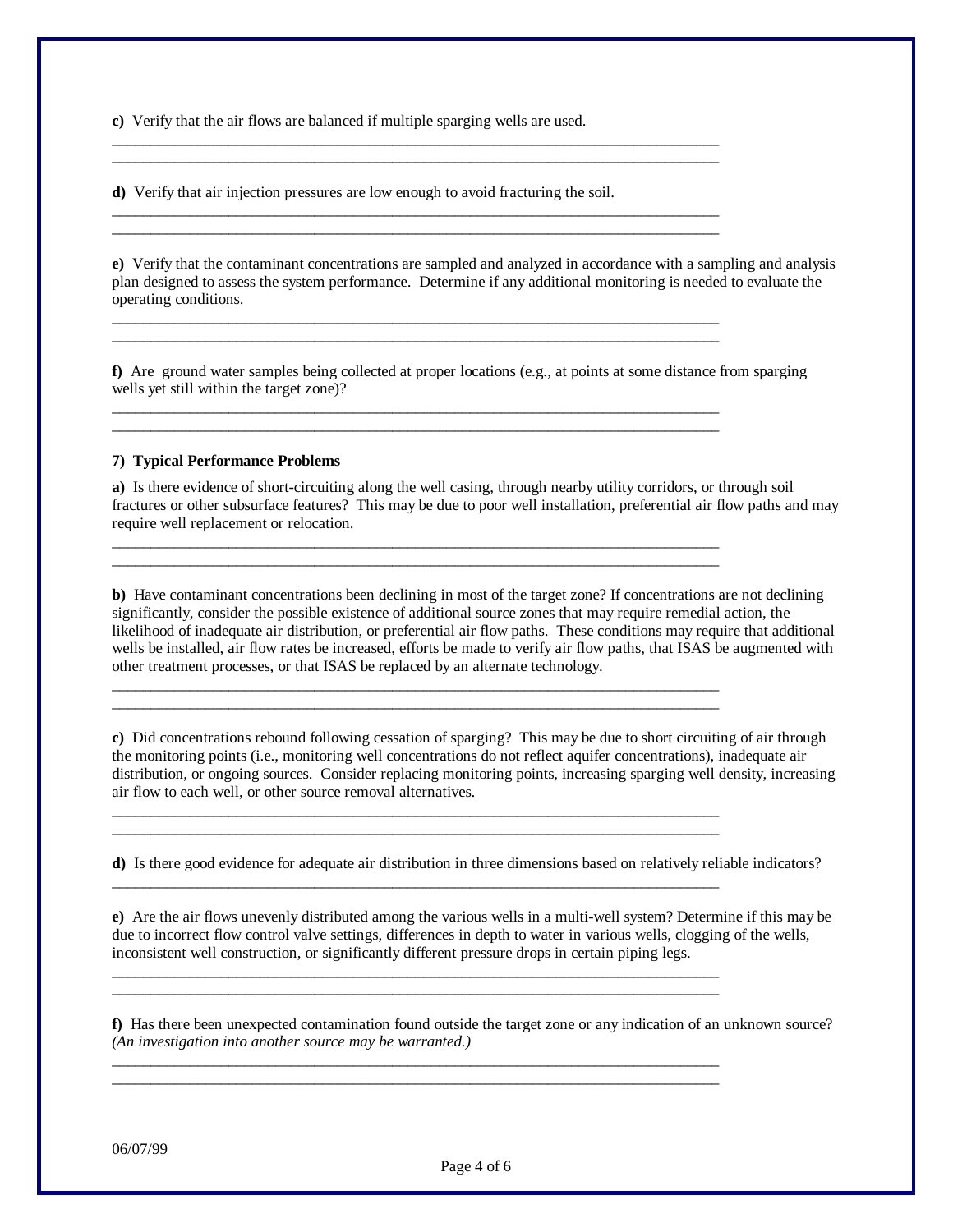**g)** Is there evidence that vapors are escaping to undesirable locations? These locations can include buildings or utility corridors. If the ISAS system is accompanied by a SVE system, refer to the subsurface performance checklist for SVE systems. Causes may include improper operation of the accompanying SVE system, preferred hydrogeologic pathways, other outside sources of contaminants. It may be necessary to re-evaluate the site geology to identify stratigraphic control on injected air paths, increase SVE extraction rates from certain wells or the entire system, install additional SVE wells in areas of inadequate extraction, or re-consider other source removal alternatives.

**h)** Is there evidence that water table fluctuations have affected the distribution of air, isolated contaminants, or introduced additional contaminants into the treatment zone.

\_\_\_\_\_\_\_\_\_\_\_\_\_\_\_\_\_\_\_\_\_\_\_\_\_\_\_\_\_\_\_\_\_\_\_\_\_\_\_\_\_\_\_\_\_\_\_\_\_\_\_\_\_\_\_\_\_\_\_\_\_\_\_\_\_\_\_\_\_\_\_\_\_\_\_\_\_\_ \_\_\_\_\_\_\_\_\_\_\_\_\_\_\_\_\_\_\_\_\_\_\_\_\_\_\_\_\_\_\_\_\_\_\_\_\_\_\_\_\_\_\_\_\_\_\_\_\_\_\_\_\_\_\_\_\_\_\_\_\_\_\_\_\_\_\_\_\_\_\_\_\_\_\_\_\_\_

\_\_\_\_\_\_\_\_\_\_\_\_\_\_\_\_\_\_\_\_\_\_\_\_\_\_\_\_\_\_\_\_\_\_\_\_\_\_\_\_\_\_\_\_\_\_\_\_\_\_\_\_\_\_\_\_\_\_\_\_\_\_\_\_\_\_\_\_\_\_\_\_\_\_\_\_\_\_ \_\_\_\_\_\_\_\_\_\_\_\_\_\_\_\_\_\_\_\_\_\_\_\_\_\_\_\_\_\_\_\_\_\_\_\_\_\_\_\_\_\_\_\_\_\_\_\_\_\_\_\_\_\_\_\_\_\_\_\_\_\_\_\_\_\_\_\_\_\_\_\_\_\_\_\_\_\_

\_\_\_\_\_\_\_\_\_\_\_\_\_\_\_\_\_\_\_\_\_\_\_\_\_\_\_\_\_\_\_\_\_\_\_\_\_\_\_\_\_\_\_\_\_\_\_\_\_\_\_\_\_\_\_\_\_\_\_\_\_\_\_\_\_\_\_\_\_\_\_\_\_\_\_\_\_\_ \_\_\_\_\_\_\_\_\_\_\_\_\_\_\_\_\_\_\_\_\_\_\_\_\_\_\_\_\_\_\_\_\_\_\_\_\_\_\_\_\_\_\_\_\_\_\_\_\_\_\_\_\_\_\_\_\_\_\_\_\_\_\_\_\_\_\_\_\_\_\_\_\_\_\_\_\_\_

\_\_\_\_\_\_\_\_\_\_\_\_\_\_\_\_\_\_\_\_\_\_\_\_\_\_\_\_\_\_\_\_\_\_\_\_\_\_\_\_\_\_\_\_\_\_\_\_\_\_\_\_\_\_\_\_\_\_\_\_\_\_\_\_\_\_\_\_\_\_\_\_\_\_\_\_\_\_ \_\_\_\_\_\_\_\_\_\_\_\_\_\_\_\_\_\_\_\_\_\_\_\_\_\_\_\_\_\_\_\_\_\_\_\_\_\_\_\_\_\_\_\_\_\_\_\_\_\_\_\_\_\_\_\_\_\_\_\_\_\_\_\_\_\_\_\_\_\_\_\_\_\_\_\_\_\_

\_\_\_\_\_\_\_\_\_\_\_\_\_\_\_\_\_\_\_\_\_\_\_\_\_\_\_\_\_\_\_\_\_\_\_\_\_\_\_\_\_\_\_\_\_\_\_\_\_\_\_\_\_\_\_\_\_\_\_\_\_\_\_\_\_\_\_\_\_\_\_\_\_\_\_\_\_\_ \_\_\_\_\_\_\_\_\_\_\_\_\_\_\_\_\_\_\_\_\_\_\_\_\_\_\_\_\_\_\_\_\_\_\_\_\_\_\_\_\_\_\_\_\_\_\_\_\_\_\_\_\_\_\_\_\_\_\_\_\_\_\_\_\_\_\_\_\_\_\_\_\_\_\_\_\_\_

\_\_\_\_\_\_\_\_\_\_\_\_\_\_\_\_\_\_\_\_\_\_\_\_\_\_\_\_\_\_\_\_\_\_\_\_\_\_\_\_\_\_\_\_\_\_\_\_\_\_\_\_\_\_\_\_\_\_\_\_\_\_\_\_\_\_\_\_\_\_\_\_\_\_\_\_\_\_ \_\_\_\_\_\_\_\_\_\_\_\_\_\_\_\_\_\_\_\_\_\_\_\_\_\_\_\_\_\_\_\_\_\_\_\_\_\_\_\_\_\_\_\_\_\_\_\_\_\_\_\_\_\_\_\_\_\_\_\_\_\_\_\_\_\_\_\_\_\_\_\_\_\_\_\_\_\_

\_\_\_\_\_\_\_\_\_\_\_\_\_\_\_\_\_\_\_\_\_\_\_\_\_\_\_\_\_\_\_\_\_\_\_\_\_\_\_\_\_\_\_\_\_\_\_\_\_\_\_\_\_\_\_\_\_\_\_\_\_\_\_\_\_\_\_\_\_\_\_\_\_\_\_\_\_\_ \_\_\_\_\_\_\_\_\_\_\_\_\_\_\_\_\_\_\_\_\_\_\_\_\_\_\_\_\_\_\_\_\_\_\_\_\_\_\_\_\_\_\_\_\_\_\_\_\_\_\_\_\_\_\_\_\_\_\_\_\_\_\_\_\_\_\_\_\_\_\_\_\_\_\_\_\_\_

**i)** Are increasing injection pressures required to achieve airflow? This may be due to biofouling, or siltation of the sparging wells, or rising water levels. Consider well rehabilitation or well replacement.

### **8) Alternatives for Possible Cost Savings**

**a)** Has the system reached its cleanup objectives? Determine if the ISAS operation is still necessary or have the concentrations decreased so that the operation can be terminated?

**b)** If the cleanup objectives have not yet been met, can the system be turned off and natural attenuation be allowed to achieve the cleanup objective while remaining protective of human health and the environment? *(Refer to Air Force protocols for evaluating natural attenuation – Technical Protocol for Evaluating natural Attenuation of Chlorinated Organics in Groundwater, and Technical Protocol for Implementing Intrinsic Remediation with Long-Term Monitoring for Natural Attenuation of Fuel Contamination Dissolved in Groundwater, available at http://www.afcee.brooks.af.mil/er/toolbox.htm)*

**c)** Can additional wells be placed in the plume, or can the injection rates from existing wells be redistributed in a way that would economically speed up remediation? *(Air sparging system optimization may be recommended as part of a separate study, if appropriate. Such a study should only be recommended if justified by potential cost savings.)*

**d)** Evaluate the aboveground system for ability to achieve cost savings by reducing the number of wells. Can changes be made in the above-ground system to achieve efficient operation at a reduced flow rate? In some cases, the capacity gained by removing non-productive wells may allow higher air flow rates through the more contaminated parts of the site. However blowers may need to be adjusted or possibly replaced by different sized units to accommodate changes in airflow / vacuum requirements.

**e)** If the ISAS system is accompanied by an SVE system, is it still necessary to capture the vapors with SVE? In some cases, there is no risk in allowing the sparged air to pass upward into the unsaturated zone without capture. For aerobically degradable contaminant vapors, the sparged air may function in a manner similar to bioventing such